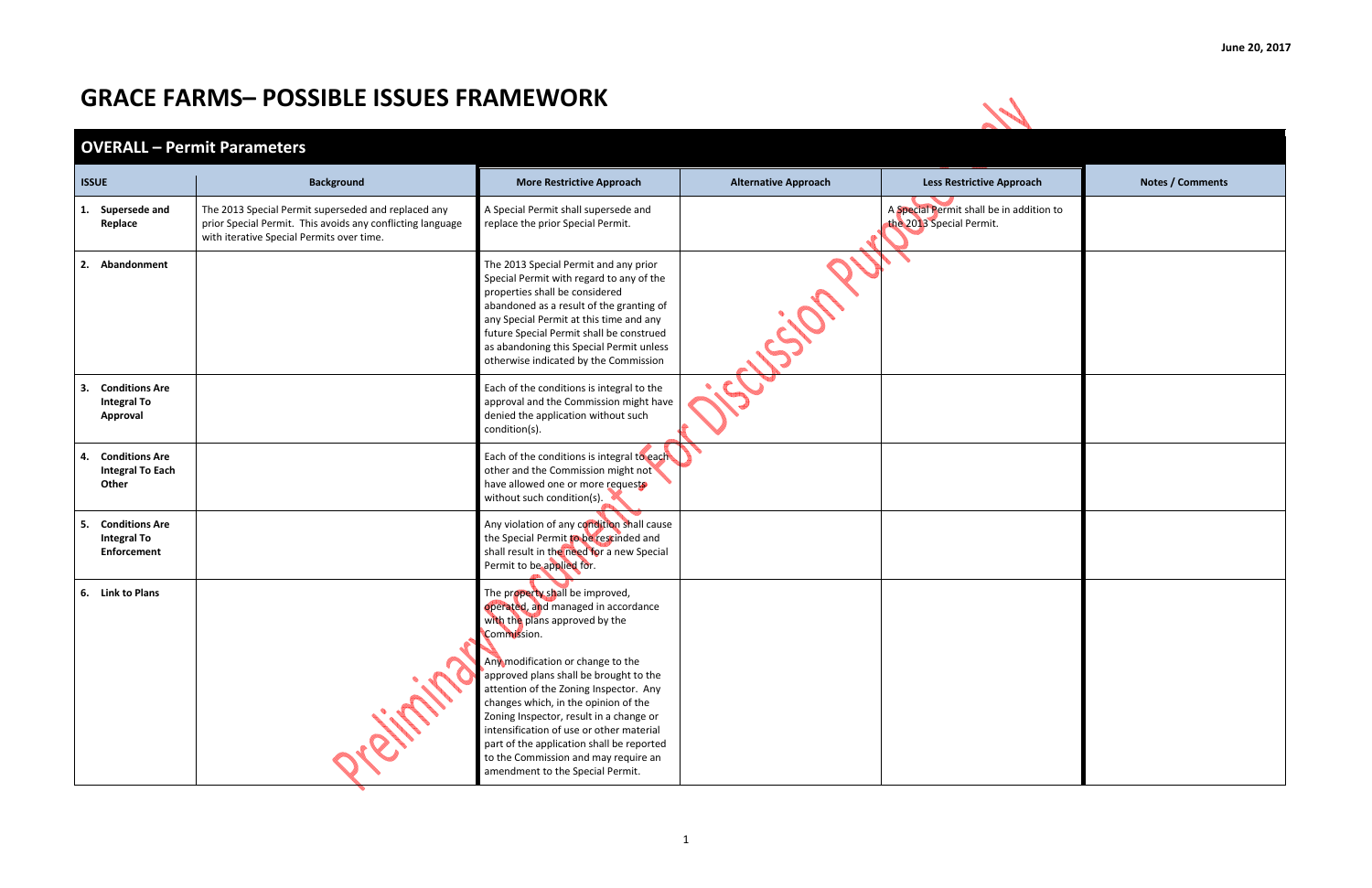| <b>OVERALL - Use / Intensity</b>           |                                                                                                                                                                                                                                                                                                                                                                                                                                               |                                                                                                                                                                                                                                                                                                                                                                                                                                                                                                                                                                                                            |                                                        |                                                                                                                                                                                                                                                                                 |                                                                                                                                                                                                                                                                                                                                                                                                             |  |
|--------------------------------------------|-----------------------------------------------------------------------------------------------------------------------------------------------------------------------------------------------------------------------------------------------------------------------------------------------------------------------------------------------------------------------------------------------------------------------------------------------|------------------------------------------------------------------------------------------------------------------------------------------------------------------------------------------------------------------------------------------------------------------------------------------------------------------------------------------------------------------------------------------------------------------------------------------------------------------------------------------------------------------------------------------------------------------------------------------------------------|--------------------------------------------------------|---------------------------------------------------------------------------------------------------------------------------------------------------------------------------------------------------------------------------------------------------------------------------------|-------------------------------------------------------------------------------------------------------------------------------------------------------------------------------------------------------------------------------------------------------------------------------------------------------------------------------------------------------------------------------------------------------------|--|
| <b>ISSUE</b>                               | <b>Background</b>                                                                                                                                                                                                                                                                                                                                                                                                                             | <b>More Restrictive Approach</b>                                                                                                                                                                                                                                                                                                                                                                                                                                                                                                                                                                           | <b>Alternative Approach</b>                            | <b>Less Restrictive Approach</b>                                                                                                                                                                                                                                                | <b>Notes / Comments</b>                                                                                                                                                                                                                                                                                                                                                                                     |  |
| 7. Use Consolidation                       | The applicant has represented that the uses categories<br>requested ("club/organization" and<br>"eleemosynary/institution") are intended to align the<br>activities proposed in the application materials with the<br>use categories in the zoning regulations.                                                                                                                                                                               | Any approval is for the combination of all<br>three use categories as described in the<br>application since all of the uses are<br>considered to be related to the church<br>use and the humanitarian and<br>community focus of such organizations<br>Any such approval does not authorize<br>any use individually or any combination<br>thereof other than that approved by the<br>Commission unless specifically approved<br>by the Commission. The uses are<br>considered to be interrelated and shall<br>not be separated or distinguishable from<br>each other without approval by the<br>Commission. | ipri                                                   | Any of the three principal uses may occur<br>on any of the properties at any time.                                                                                                                                                                                              | The 2007 approval for this site was based<br>on a representation of a church (a<br>religious use). The applicant now wishes<br>to include uses conducted by another<br>entity in addition to the religious use.<br>The application is premised on<br>permitting other <i>principal</i> uses and this<br>could mean that the applicant could<br>replace the religious use in the future<br>with another use. |  |
| <b>Principal Versus</b><br>8.<br>Accessory | It is believed that the applicant has requested principal<br>uses so that the attendance at non-church events over the<br>course of a year could exceed the attendance at church<br>events.<br>The applicant could have applied under Section 3.3.C.7<br>(Accessory Uses By Special Permit) to allow "Other<br>accessory uses not customarily or reasonably incidental, as<br>determined by the Commission, to a permitted principal<br>use." | PZC denies the Special Permit with<br>guidance to consider re-applying under<br>Section 3.3.C.7.                                                                                                                                                                                                                                                                                                                                                                                                                                                                                                           | PZC grants some requests and denies<br>other requests. | PZC grants the Special Permit requests<br>with conditions to manage the activity<br>level in order to ensure that the nature<br>and intensity of the activities are in<br>accordance with the Special Permit<br>Criteria in general and with Section<br>8.2.B.4.a in particular | Applicant presumably applied for a<br>"principal" use since, over the course of<br>a year, the attendance from non-<br>religious events could potentially exceed<br>that of the religious use.                                                                                                                                                                                                              |  |
| 9.<br>Property<br>Consolidation            | The applicant is requesting that any Special Permit be<br>granted for three properties.                                                                                                                                                                                                                                                                                                                                                       | All three parcels shall be consolidated<br>into one parcel. Such consolidation shall<br>have been effectuated prior to the<br>Commission signing any Special Permit<br>suitable for filing on the land records.<br>Any future lot line adjustment or<br>increase / diminution of parcel area shall<br>require approval of a new Special Permit<br>by the Commission.                                                                                                                                                                                                                                       |                                                        | Do not require that parcels be<br>consolidated                                                                                                                                                                                                                                  | Requiring consolidation of all parcels will<br>help ensure that the overall intensity<br>level is evaluated in terms of the overall<br>land assemblage now and in the future.<br>Allows the Commission to provide more<br>control over all areas.                                                                                                                                                           |  |
|                                            |                                                                                                                                                                                                                                                                                                                                                                                                                                               |                                                                                                                                                                                                                                                                                                                                                                                                                                                                                                                                                                                                            |                                                        |                                                                                                                                                                                                                                                                                 |                                                                                                                                                                                                                                                                                                                                                                                                             |  |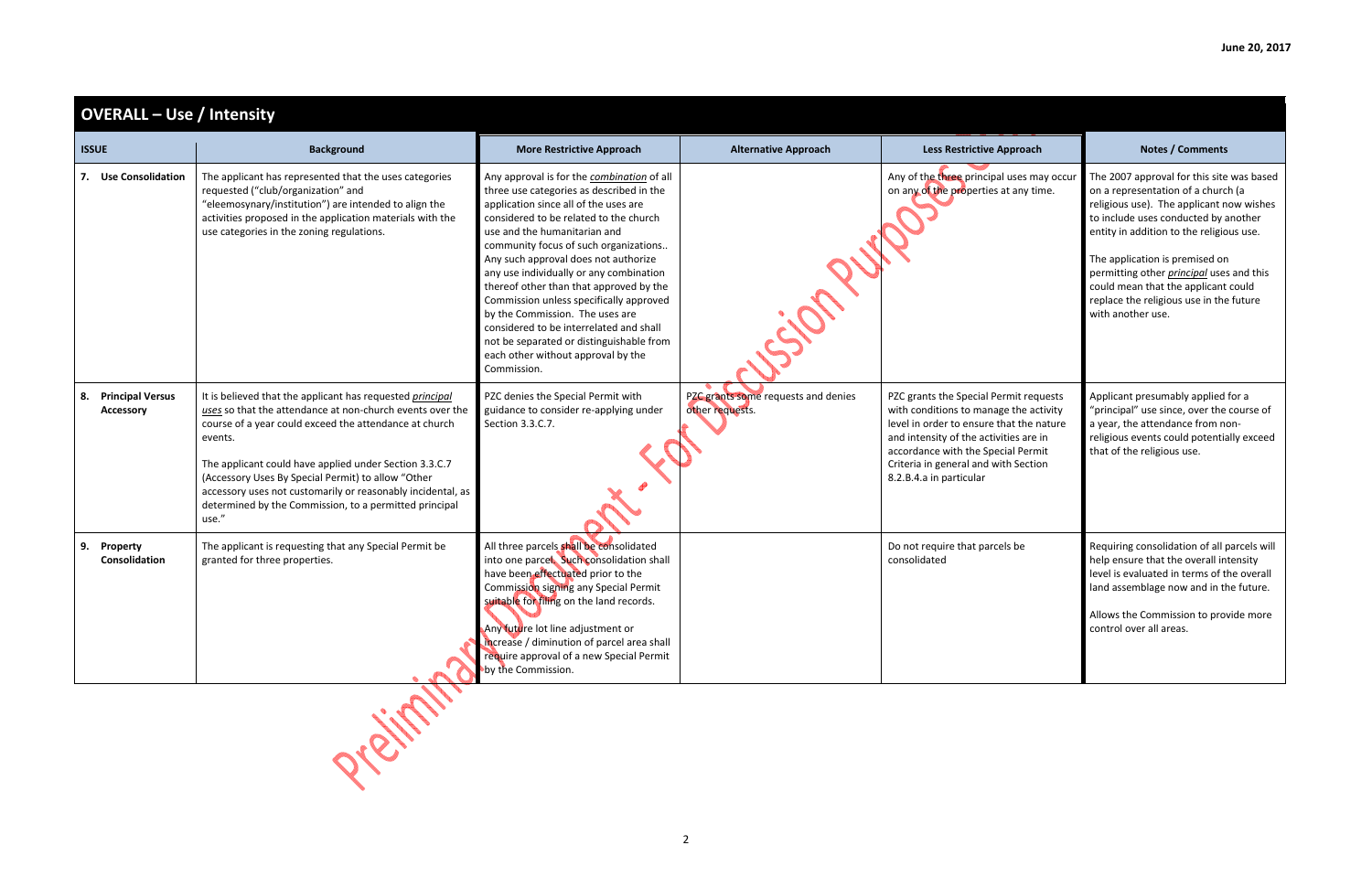| ve Approach                      | <b>Notes / Comments</b>                                                                                 |
|----------------------------------|---------------------------------------------------------------------------------------------------------|
| hours when the<br>igious events  |                                                                                                         |
| M to 11 PM                       |                                                                                                         |
| hours when the<br>neduled events |                                                                                                         |
| M to 11 PM                       |                                                                                                         |
| hours when the<br>general public |                                                                                                         |
| sed<br>AM to 7 PM<br>on to 6 PM  |                                                                                                         |
|                                  |                                                                                                         |
| rants" and<br>"                  | These are events where third parties are<br>hosted at the site (may be with or<br>without compensation) |
| rants" and<br>"                  | These are events where third parties are<br>hosted at the site (may be with or<br>without compensation) |
|                                  |                                                                                                         |

| <b>HOURS / EVENT FREQUENCY</b>                                                                  |                                                                                                                                                                                  |                                                                                                                                                                                                                                                                                                                                    |                                                                                            |                                                                                                                                                                                             |                                                                                         |
|-------------------------------------------------------------------------------------------------|----------------------------------------------------------------------------------------------------------------------------------------------------------------------------------|------------------------------------------------------------------------------------------------------------------------------------------------------------------------------------------------------------------------------------------------------------------------------------------------------------------------------------|--------------------------------------------------------------------------------------------|---------------------------------------------------------------------------------------------------------------------------------------------------------------------------------------------|-----------------------------------------------------------------------------------------|
| <b>ISSUE</b>                                                                                    | <b>Background</b>                                                                                                                                                                | <b>More Restrictive Approach</b>                                                                                                                                                                                                                                                                                                   | <b>Alternative Approach</b>                                                                | <b>Less Restrictive Approach</b>                                                                                                                                                            | <b>Notes / Comments</b>                                                                 |
| 10. Hours Of<br>Operation-<br><b>Religious Events</b>                                           |                                                                                                                                                                                  | Further limit the hours when the facility<br>is open for religious events                                                                                                                                                                                                                                                          |                                                                                            | Accept the proposed hours when the<br>facility is open for religious events<br>(7 days per week):<br>$Mon. - Sun.$<br>7 AM to 11 PM                                                         |                                                                                         |
| 11. Hours Of<br>Operation-<br><b>Scheduled Events</b>                                           |                                                                                                                                                                                  | Further limit the hours when the facility<br>is open for scheduled events                                                                                                                                                                                                                                                          |                                                                                            | Accept the proposed hours when the<br>facility is open for <b>scheduled events</b><br>(7 days per week):<br>Mon. - Sun.<br>7 AM to 11 PM                                                    |                                                                                         |
| 12. Hours Of<br>Operation-<br><b>General Public</b>                                             |                                                                                                                                                                                  | Further limit the hours when the facility<br>is open to the general public                                                                                                                                                                                                                                                         | 235                                                                                        | Accept the proposed hours when the<br>facility is open to the <b>general public</b><br>(6 days per week)::<br>Closed<br>Monday:<br>Tues. - Sat.<br>10 AM to 7 PM<br>Sunday:<br>Noon to 6 PM |                                                                                         |
| 13. Event Size /<br>Frequency                                                                   |                                                                                                                                                                                  |                                                                                                                                                                                                                                                                                                                                    | See last page                                                                              |                                                                                                                                                                                             |                                                                                         |
| 14. Space Grants /<br>Sustainability<br>Events $-$<br><b>Non-Profit</b><br><b>Organizations</b> | The applicant has requested permission to continue to<br>conduct "space grants" and 'sustainability events" for non-<br>profit entities other than the Church or the Foundation. | Prohibit "space grants" and<br>"sustainability events" for non-profit<br>organizations.                                                                                                                                                                                                                                            | Include these events under the<br>attendance limitations as suggested on<br>the last page. | Do not limit "space grants" and<br>'sustainability events"                                                                                                                                  | These are events where third<br>hosted at the site (may be wit<br>without compensation) |
| 15. Space Grants /<br>Sustainability<br>Events $-$<br><b>For Profit</b><br><b>Organizations</b> | The applicant has requested permission to continue to<br>conduct "space grants" and 'sustainability events" for for-<br>profit entities.<br><b>College</b><br><b>ALC</b>         | Prohibit "space grants" and<br>"sustainability events" for for-profit<br>organizations since the 2013 Special<br>Permit specified in Condition #7 that<br>there "shall be no renting or use of any<br>portion of the property, including any<br>building or athletic field, to outside<br>commercial or for-profit organizations." | Include these events under the<br>attendance limitations as suggested on<br>the last page. | Do not limit "space grants" and<br>'sustainability events"                                                                                                                                  | These are events where third<br>hosted at the site (may be wit<br>without compensation) |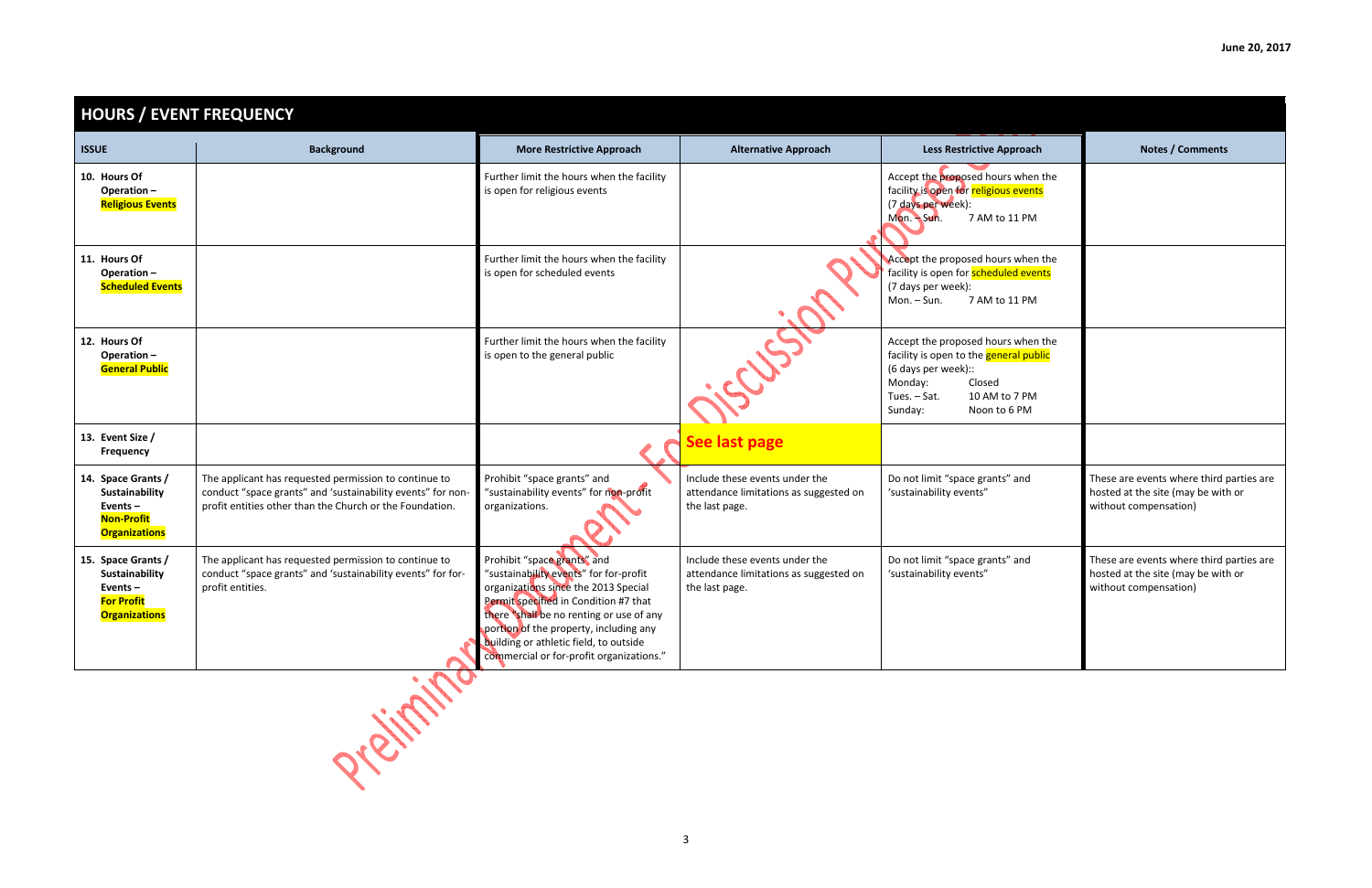|                                              | <b>SANCTUARY / PARKING / TRAFFIC</b>                                                                                                                                                                                          |                                                                                                                                                                                                                                                                                                  |                                           |                                                                                                                                                                                                                                                                             |                                                                                                                                                                                                                                                                                     |  |  |
|----------------------------------------------|-------------------------------------------------------------------------------------------------------------------------------------------------------------------------------------------------------------------------------|--------------------------------------------------------------------------------------------------------------------------------------------------------------------------------------------------------------------------------------------------------------------------------------------------|-------------------------------------------|-----------------------------------------------------------------------------------------------------------------------------------------------------------------------------------------------------------------------------------------------------------------------------|-------------------------------------------------------------------------------------------------------------------------------------------------------------------------------------------------------------------------------------------------------------------------------------|--|--|
| <b>ISSUE</b>                                 | <b>Background</b>                                                                                                                                                                                                             | <b>More Restrictive Approach</b>                                                                                                                                                                                                                                                                 | <b>Alternative Approach</b>               | <b>Less Restrictive Approach</b>                                                                                                                                                                                                                                            | <b>Notes / Comments</b>                                                                                                                                                                                                                                                             |  |  |
| 16. Sanctuary Size                           | The record of the 2013 application indicated that the<br>sanctuary might one day be increased from 700 seats to<br>900 seats.                                                                                                 | Due to the activities requested as part of<br>this application, the sanctuary is limited<br>to 700 seats.<br>If the applicant wants to increase the size<br>of the sanctuary in the future, they can<br>apply for a new Special Permit.                                                          |                                           | Allow the sanctuary to increase to 900<br>seats with no further approval by the<br>Commission.                                                                                                                                                                              | The applicant has applied for additional<br>activities as part of this application which<br>will increase the level of activity at the<br>site and allow a concomitant<br>enlargement of the sanctuary could<br>increase the level of activity at the site by<br>an additional 30%. |  |  |
| 17. Parking Capacity                         | The record of the 2013 application indicated that the<br>parking capacity might one day be increased beyond the<br>226 spaces on the site.                                                                                    | Due to the activities requested as part of<br>this application, the parking capacity is<br>limited to 226 parking spaces.<br>If the applicant wants to increase the<br>amount of parking in the future, they can<br>apply for a new Special Permit.                                              |                                           | Allow the parking capacity to increase by<br>Site Plan Approval.                                                                                                                                                                                                            | Parking is a key factor in managing the<br>level of activity at the site.                                                                                                                                                                                                           |  |  |
| 18. Off-Site Parking /<br><b>Shuttle Bus</b> | As part of the 2013 application, the applicant pledged to<br>maintain off-site parking (in Vista, NY) and operate a<br>shuttle bus service for overflow activity.<br>(May not have been a condition of approval at that time) | Applicant shall maintain this service on<br>every Sunday (or other holy day) and any<br>other time the scheduled events or<br>actual activity levels exceed 200 cars in<br>order to be in accordance with the<br>Special Permit Criteria in general and<br>with Section 8.2.B.4.c in particular. |                                           | Off-site parking and shuttle service is not<br>required by the Commission (may still be<br>provided by the applicant) and the<br>reliance on on-site parking is in<br>accordance with the Special Permit<br>Criteria in general and with Section<br>8.2.B.4.c in particular |                                                                                                                                                                                                                                                                                     |  |  |
| 19. Traffic<br>Management                    |                                                                                                                                                                                                                               | Require police presence for events<br>above a certain size                                                                                                                                                                                                                                       | Allow on-site personnel to manage traffic | Traffic management services are not<br>required                                                                                                                                                                                                                             |                                                                                                                                                                                                                                                                                     |  |  |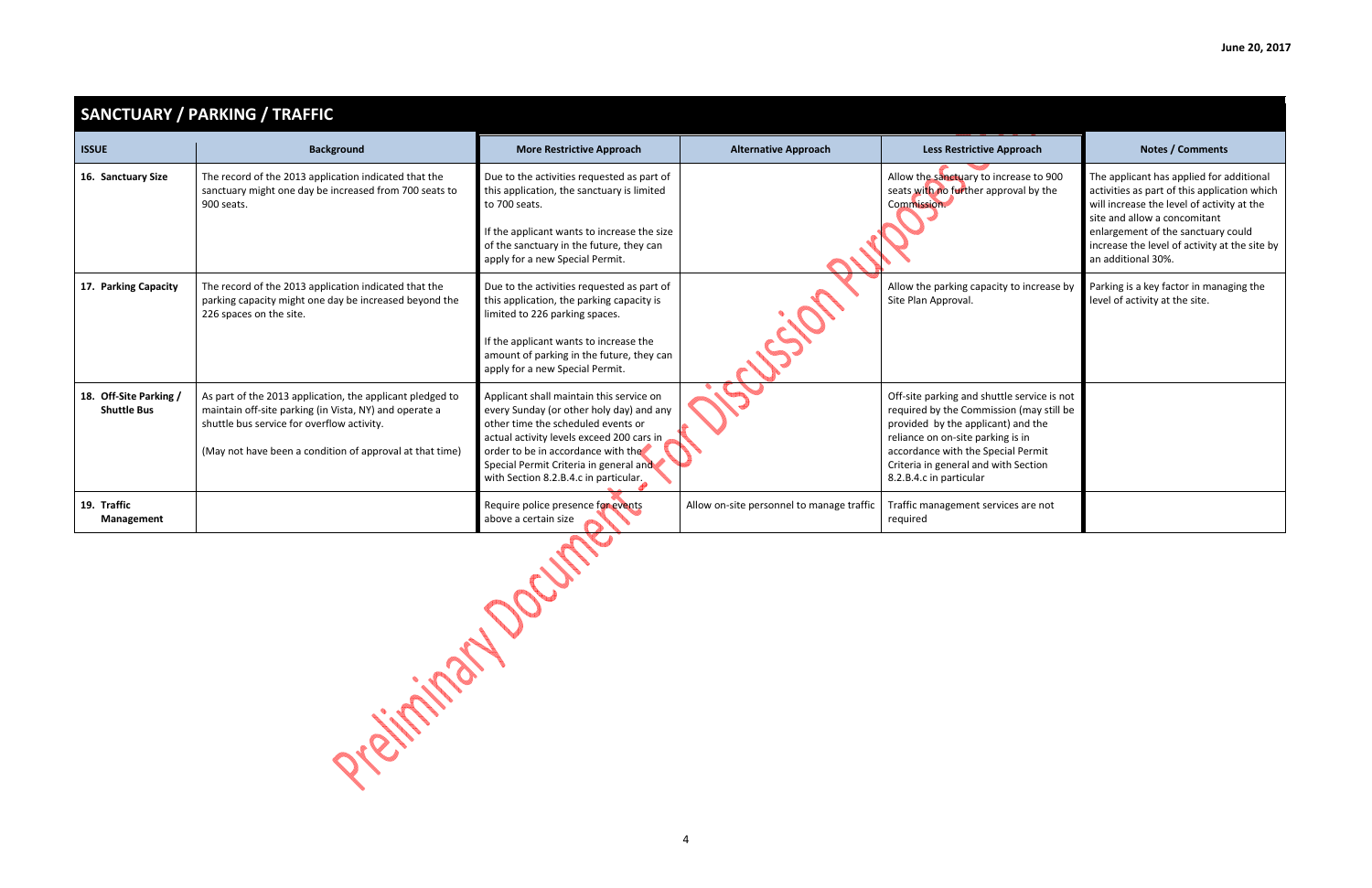| proach                           | <b>Notes / Comments</b> |
|----------------------------------|-------------------------|
| uilding and site<br>an accessory |                         |
| tchen and<br>an accessory        |                         |
| accessory use                    |                         |

| <b>ACCESSORY ACTIVITIES</b>         |                                                                                                                                                                                                                                                                                                                                         |                                                                                                                                                                                                                                                                 |                                                                                                                                 |                                                                                              |                  |
|-------------------------------------|-----------------------------------------------------------------------------------------------------------------------------------------------------------------------------------------------------------------------------------------------------------------------------------------------------------------------------------------|-----------------------------------------------------------------------------------------------------------------------------------------------------------------------------------------------------------------------------------------------------------------|---------------------------------------------------------------------------------------------------------------------------------|----------------------------------------------------------------------------------------------|------------------|
| <b>ISSUE</b>                        | <b>Background</b>                                                                                                                                                                                                                                                                                                                       | <b>More Restrictive Approach</b>                                                                                                                                                                                                                                | <b>Alternative Approach</b>                                                                                                     | <b>Less Restrictive Approach</b>                                                             | Notes / Comments |
| 20. Operations Center<br>(Security) | The applicant is requesting permission to use a parcel they<br>have acquired with a house as an "operations center" with<br>security operations, an apartment and other functions.<br>This building was approved in 2013 as a temporary use in<br>the building during construction. No future use was<br>defined in the Special Permit. | Do not allow the use of the building or<br>site as an operations center<br>(site could be sold as residential home?)                                                                                                                                            |                                                                                                                                 | Authorize the use of the building and site<br>as an operations center as an accessory<br>use |                  |
| 21. Food Service                    | The main building contains a kitchen and a food service<br>operation which is used by the employees and visitors. It<br>has also been used for hosted events.<br>The general public has access to the food service operation<br>when visiting the site.                                                                                 | The kitchen and food service operation is<br>limited to church-related activities and<br>event-related activities. Independent<br>events (including but not limited to<br>classes or banquets) are prohibited<br>without express approval of the<br>Commission. | Review / limit the hours of operation.<br>Review / authorize food items made<br>available.<br>Review / audit income / expenses. | Authorize the use of the kitchen and<br>food service operation as an accessory<br>use        |                  |
| 22. Gift Shop / Store               | Not aware this is being contemplated at this time                                                                                                                                                                                                                                                                                       | No commercial activities of any nature,<br>including but not limited to the sales of<br>souvenirs, shall be permitted on site<br>without the express approval of the<br>Commission.                                                                             |                                                                                                                                 | Authorize a gift shop as an accessory use                                                    |                  |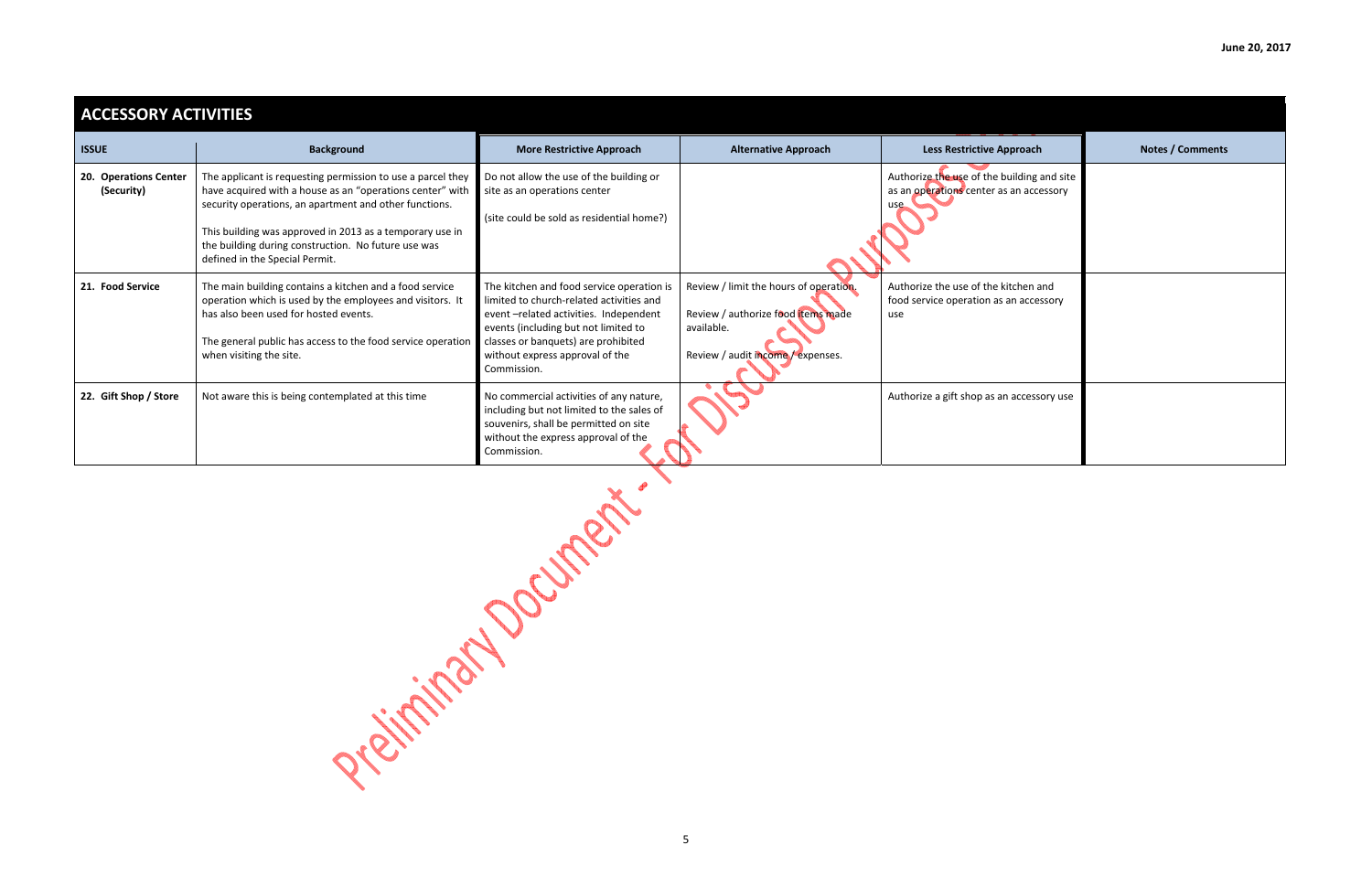| <b>TOURS / RELATED ACTIVITIES</b>              |                                                                        |                                                                                                                                              |                                                                                                                                                                                    |                                         |                                                            |
|------------------------------------------------|------------------------------------------------------------------------|----------------------------------------------------------------------------------------------------------------------------------------------|------------------------------------------------------------------------------------------------------------------------------------------------------------------------------------|-----------------------------------------|------------------------------------------------------------|
| <b>ISSUE</b>                                   | <b>Background</b>                                                      | <b>More Restrictive Approach</b>                                                                                                             | <b>Alternative Approach</b>                                                                                                                                                        | <b>Less Restrictive Approach</b>        | <b>Notes / Comments</b>                                    |
| 23. Walking Trails                             |                                                                        | Require the removal of all walking trails<br>and any related signage and place<br>"closed to public" or similar signs within<br>the property | Require that all walking trails be<br>relocated as proposed by the applicant<br>or require that all walking trails be<br>relocated a certain distance away from<br>property lines  | Leave the walking trails where they are |                                                            |
| 24. Guided Interior<br><b>Tours (Building)</b> |                                                                        | Prohibit all guided interior tours                                                                                                           | Limit the size of tours, number of tours<br>per day, duration of tour, hours of day,<br>days of the week, and/or months of the<br>year<br>Require advance registration             | Do not limit guided interior tours      |                                                            |
| 25. Guided Exterior<br><b>Tours (Property)</b> |                                                                        | Prohibit all guided exterior tours                                                                                                           | Limit the tour route, size of tours,<br>number of tours per day, duration of<br>tour, hours of day, days of the week,<br>and/or months of the year<br>Require advance registration | Do not limit guided exterior tours      |                                                            |
| 26. Outdoor Activities                         | Use of athletic field, snowshoeing, bird watching,<br>picnicking, etc. | Prohibit organized outdoor activities                                                                                                        | Prohibit organized outdoor activities<br>unless allowed by activity chart or<br>specifically approved by the Commission<br>in certain areas                                        | Allow organized outdoor activities      | PZC should be aware that sock<br>approved as a use in 2013 |

Prelimination of Current

| Less Restrictive Approach            | <b>Notes / Comments</b>                                          |
|--------------------------------------|------------------------------------------------------------------|
| ve the walking trails where they are |                                                                  |
| ot limit guided interior tours       |                                                                  |
| not limit guided exterior tours      |                                                                  |
| w organized outdoor activities       | PZC should be aware that soccer was<br>approved as a use in 2013 |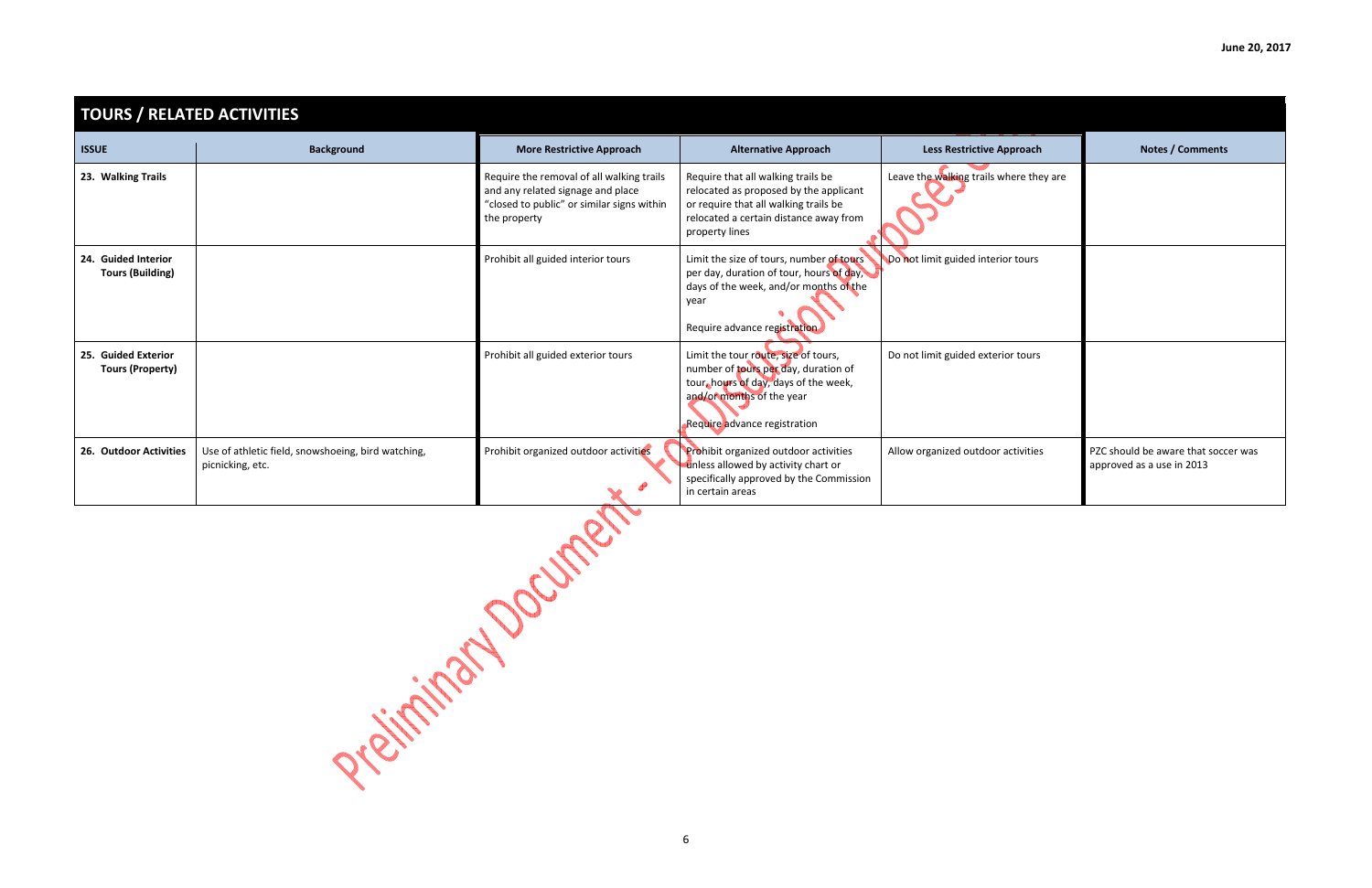| proach<br>and find it is<br>cial Permit<br>Section                                    | <b>Notes / Comments</b> |
|---------------------------------------------------------------------------------------|-------------------------|
| alled and find<br>Special<br>nd with<br>tion 8.2.B.4.c                                |                         |
|                                                                                       |                         |
| ved as part of<br>of operation<br>of this<br>n finds it is in<br>al Permit<br>Section |                         |
|                                                                                       |                         |
| to remain and<br>n the Special<br>nd with<br>cular                                    |                         |
| er                                                                                    |                         |

|                                        | <b>FENCING / LANDSCAPING / LIGHTING / SOUND</b> |                                                                                                                                                                                           |                                                                                                                                                                                                                                           |                                                                                                                                                                                                                                                                                      |                         |
|----------------------------------------|-------------------------------------------------|-------------------------------------------------------------------------------------------------------------------------------------------------------------------------------------------|-------------------------------------------------------------------------------------------------------------------------------------------------------------------------------------------------------------------------------------------|--------------------------------------------------------------------------------------------------------------------------------------------------------------------------------------------------------------------------------------------------------------------------------------|-------------------------|
| <b>ISSUE</b>                           | <b>Background</b>                               | <b>More Restrictive Approach</b>                                                                                                                                                          | <b>Alternative Approach</b>                                                                                                                                                                                                               | <b>Less Restrictive Approach</b>                                                                                                                                                                                                                                                     | <b>Notes / Comments</b> |
| 27. Perimeter Fencing                  |                                                 | Require installation of taller fencing<br>and/or more opaque fencing in order to<br>find it is in accordance with the Special<br>Permit Criteria                                          | Accept fencing as proposed by the<br>applicant (and/or require modifications)<br>and find it is in accordance with the<br>Special Permit Criteria in general and<br>with Section 8.2.B.4.b.ii in particular                               | Accept fencing as installed and find it is<br>in accordance with the Special Permit<br>Criteria in general and with Section<br>8.2.B.4.b.ii in particular                                                                                                                            |                         |
| 28. Perimeter<br>Landscaping           |                                                 | Require installation of additional<br>landscaping in order to find it is in<br>accordance with the Special Permit<br>Criteria                                                             | Accept landscaping as proposed by the<br>applicant (and/or require modifications).<br>and find it is in accordance with the<br>Special Permit Criteria in general and<br>with Section 8.2.B.4.b.ii and Section<br>8.2.B.4.c in particular | Accept landscaping as installed and find<br>it is in accordance with the Special<br>Permit Criteria in general and with<br>Section 8.2.B.4.b.ii and Section 8.2.B.4.c<br>in particular                                                                                               |                         |
| 29. Buffer                             |                                                 | Record a conservation easement for<br>"buffer area" as identified in application<br>materials with language to satisfaction of<br>Town Planner and Town Attorney                          |                                                                                                                                                                                                                                           |                                                                                                                                                                                                                                                                                      |                         |
| 30. Interior Lighting                  |                                                 | Require curtains, screening, or full cut-<br>off fixtures inside the building in order to<br>be found in in accordance with the<br>Special Permit Criteria                                | Rely on operations plan in terms of hours<br>of operation and other adjustments<br>All lights off by 8:00 PM except for<br>scheduled events<br>Curtains and other adjustments<br>during daylight savings time                             | Interior lighting was approved as part of<br>prior approvals and hours of operation<br>are being curtailed as part of this<br>application and Commission finds it is in<br>accordance with the Special Permit<br>Criteria in general and with Section<br>8.2.B.4.b.iii in particular |                         |
| 31. Exterior Lighting                  |                                                 | Accept and require applicant's proposal<br>to reduce intensity and duration of<br>exterior security Alandscape lighting and<br>eliminate uplighting and other<br>illumination as outlined |                                                                                                                                                                                                                                           |                                                                                                                                                                                                                                                                                      |                         |
| 32. Audio<br>Amplification-<br>Pond    |                                                 | Require the relocation of the sound<br>sculpture to a location inside the River<br>Building in order to find it is in<br>accordance with the Special Permit<br><b>Criteria</b>            | Limit the sound sculpture (volume level,<br>hours of the day, months of the year,<br>etc.) in order to find it is in accordance<br>with the Special Permit Criteria in<br>general and with Section 8.2.B.4.b.iii in<br>particular         | Allow the sound sculpture to remain and<br>find it is in accordance with the Special<br>Permit Criteria in general and with<br>Section 8.2.B.4.b.iii in particular                                                                                                                   |                         |
| 33. Audio<br>Amplification-<br>General |                                                 | Prohibit any exterior sound amplification<br>unless for emergency or public safety<br>purposes in order to be in accordance<br>with the Special Permit Criteria                           | Accept applicants program of "limited<br>amplification  in observance of Town<br>noise ordinance"                                                                                                                                         | Allow "loudspeakers or other<br>noisemaking devices"                                                                                                                                                                                                                                 |                         |
|                                        |                                                 |                                                                                                                                                                                           |                                                                                                                                                                                                                                           |                                                                                                                                                                                                                                                                                      |                         |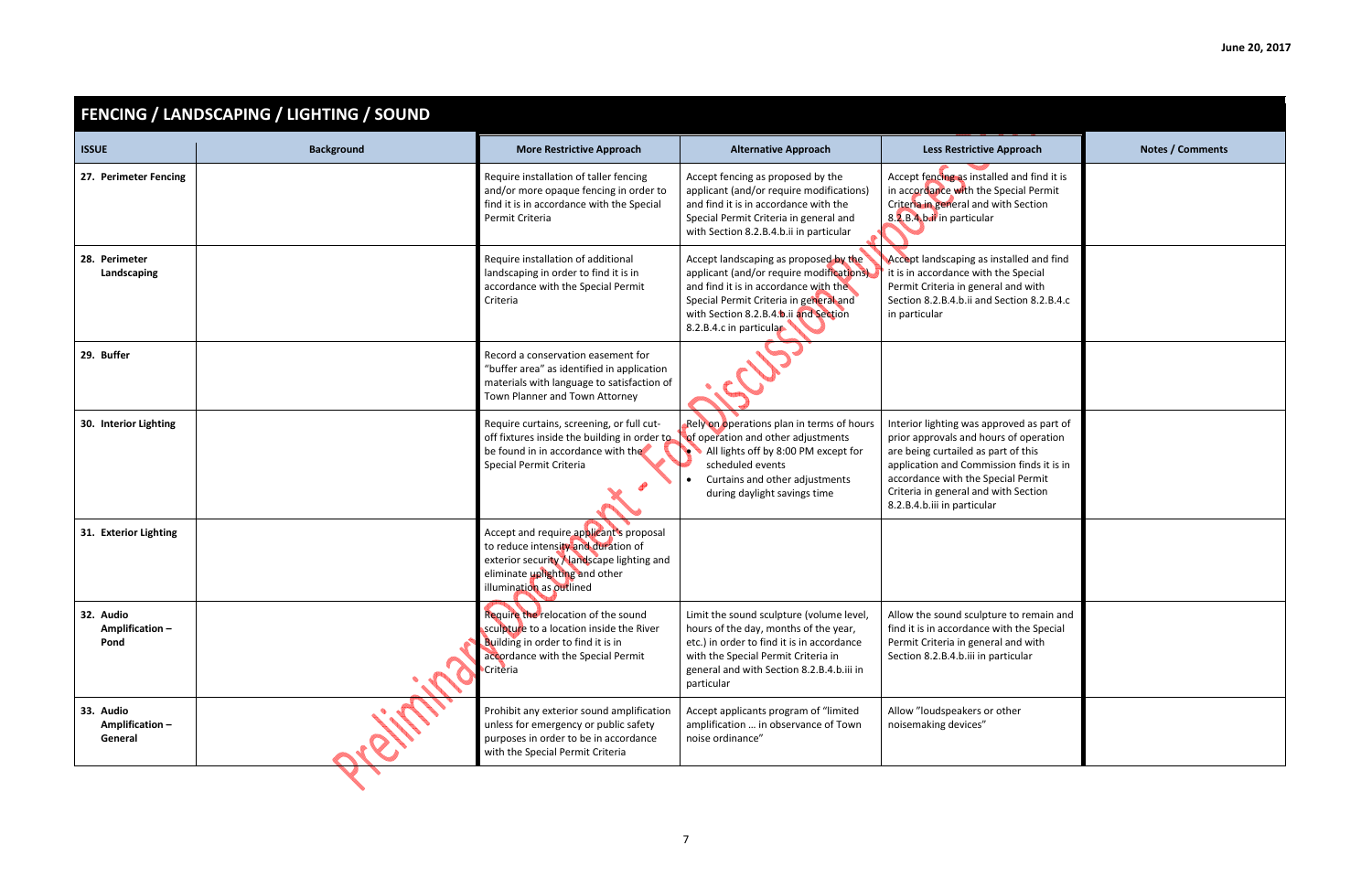| June 20, 2017 |  |  |
|---------------|--|--|
|               |  |  |

| <b>Less Restrictive Approach</b> | <b>Notes / Comments</b> |
|----------------------------------|-------------------------|
| OSC                              |                         |
|                                  |                         |
|                                  |                         |
|                                  |                         |
|                                  |                         |
|                                  |                         |

|                                   | <b>ADMINISTRATION / ENFORCEMENT</b> |                                                                                                                                                                                                                                                         |                             |                                  |                         |
|-----------------------------------|-------------------------------------|---------------------------------------------------------------------------------------------------------------------------------------------------------------------------------------------------------------------------------------------------------|-----------------------------|----------------------------------|-------------------------|
| <b>ISSUE</b>                      | <b>Background</b>                   | <b>More Restrictive Approach</b>                                                                                                                                                                                                                        | <b>Alternative Approach</b> | <b>Less Restrictive Approach</b> | <b>Notes / Comments</b> |
| 34. Monthly<br><b>Reporting</b>   |                                     | Monthly report in advance specifying<br>scheduled events and size                                                                                                                                                                                       |                             |                                  |                         |
|                                   |                                     | Monthly report in arrears of number of<br>people and number of vehicles per day<br>and per hour. Monthly report shall<br>include daily logs of total persons on site<br>by hour of day (see page 79 of slide<br>presentation) for each day of the month |                             |                                  |                         |
| 35. Annual Reporting              |                                     | Annual report by February 1<br>summarizing attendance for all dates and<br>by events scheduled.                                                                                                                                                         |                             |                                  |                         |
| 36. Complaint<br><b>Reporting</b> |                                     | Notify the Zoning Inspector within fifteen<br>(15) days of the receipt of any complaint<br>related to the site activity and outline<br>corrective measures taken.                                                                                       |                             |                                  |                         |
| 37. Enforcement                   |                                     | Commission reserves the right to<br>conduct periodic reviews and these may<br>occur unannounced                                                                                                                                                         |                             |                                  |                         |
|                                   |                                     | Contemporaneous records of people<br>and/vehicles on the property at any one<br>time shall be kept at the security booth<br>for immediate inspection by the<br>Commission and/or its designated<br>agent(s)and reproduction                             |                             |                                  |                         |
| 38. Security Booth                |                                     | A security booth shall be provided and<br>staffed during all hours the facility is<br>open. All vehicles and people entering<br>and exiting the site are to be logged in<br>real time                                                                   |                             |                                  |                         |
| 39. Revocation                    |                                     | The Commission reserves the right to<br>amend or revoke \any approval, upon<br>written notice, should violation of the<br>conditions and terms so warrant.                                                                                              |                             |                                  |                         |
|                                   |                                     |                                                                                                                                                                                                                                                         |                             |                                  |                         |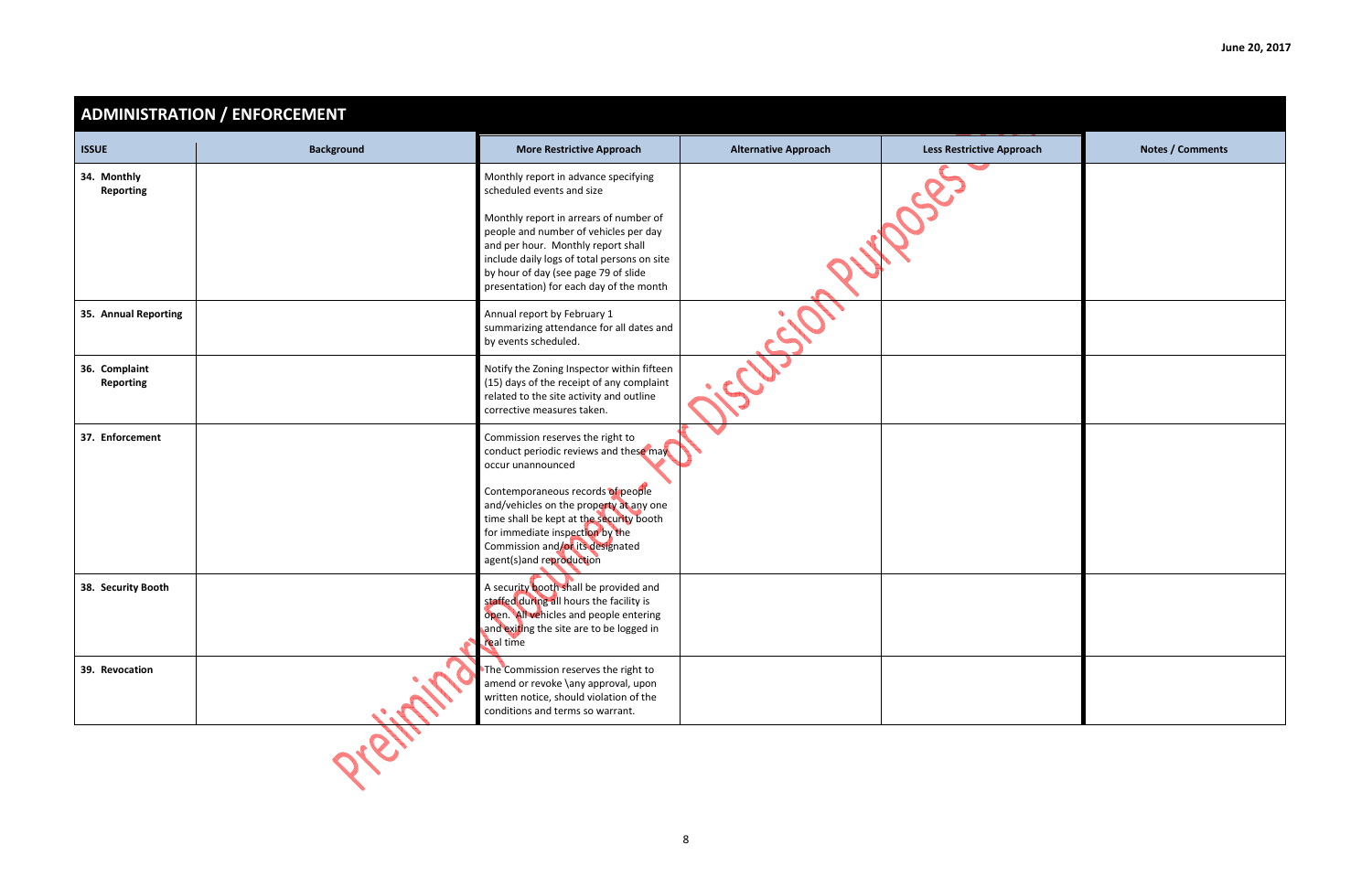

| 40. Review   | The Commission reserves the right to<br>have the Zoning Official (or a third party<br>paid for by the property owner) conduct<br>an review and/or inspection of the<br>operations at the property at any time<br>and for any reason.<br>The property owner consents to such<br>inspections as a condition of the Special<br>Permit. |  |
|--------------|-------------------------------------------------------------------------------------------------------------------------------------------------------------------------------------------------------------------------------------------------------------------------------------------------------------------------------------|--|
| 41. Outreach | Accept and require applicant's proposal<br>for telephone contact, and other<br>arrangements to address neighbor<br>concerns                                                                                                                                                                                                         |  |